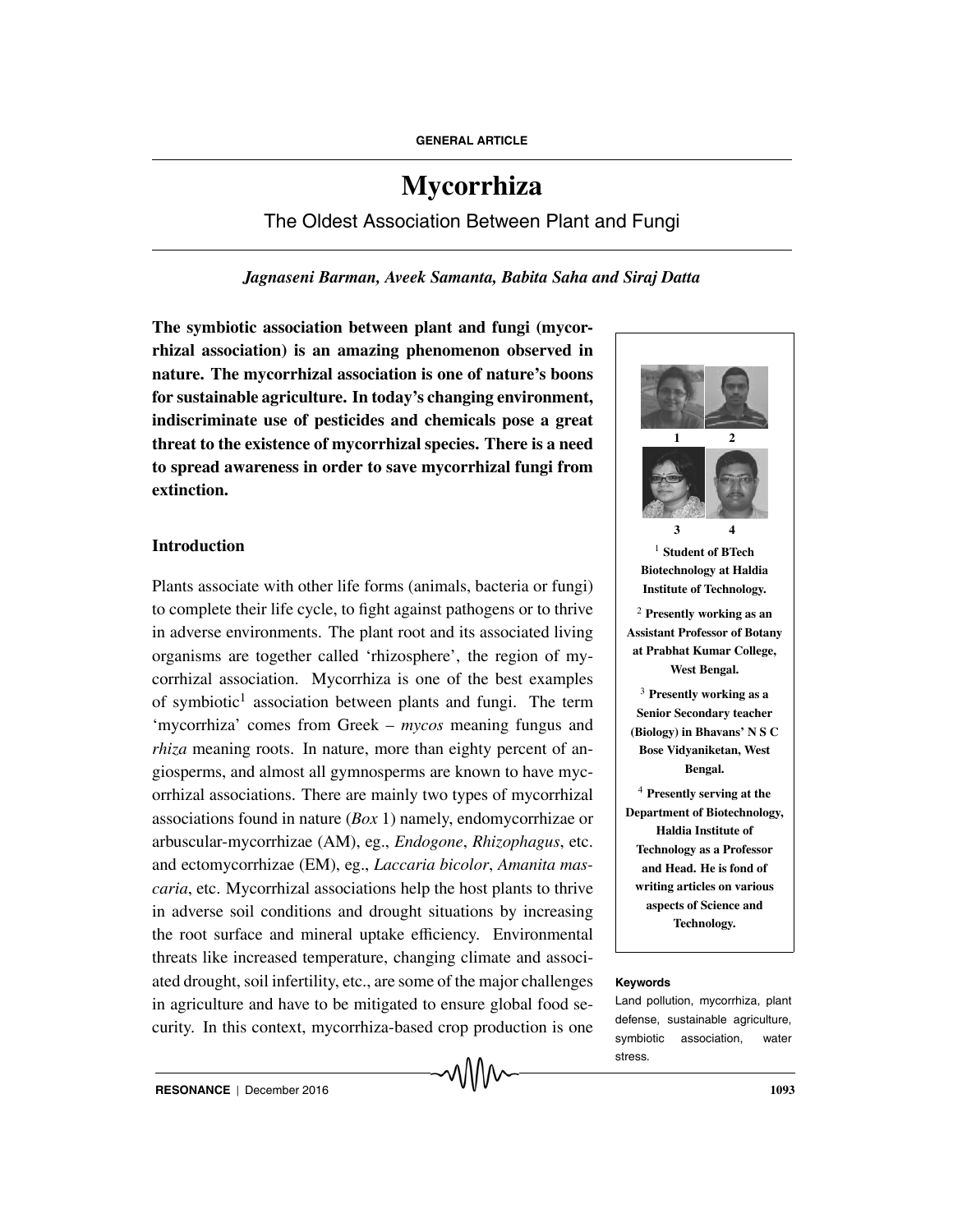#### **Box 1. Types of Mycorrhiza**

There are seven types of mycorrhizae (*Table* 1). These are endo (arbuscular), ecto, ectendo, arbutoid, monotropoid, ericoid, and orchidaceous mycorrhizae, as described by the scientists. Among them, endomycorrhizae and ectomycorrhizae are the most abundant and widespread (*Figure* A).



**Figure A.** Schematic representation of endo- and ectomycorrhizal association between plant and fungus. (Adapted from L Taiz and E Zeiger, *Plant Physiology*, 2002.)

In endomycorrhizal association of the vascular-rbuscular (VA) type, the fungi penetrate the cortical cells of roots and form clusters of finely divided hyphae which ultimately develops into arbuscules (small ellipsoidal structures). VA fungi forms a mutualistic association with around 80% of vascular plants. It belongs to the phylum Glomeromycota.

The ectomycorrhizal fungi invade a partial region of the host root without penetrating the cortical cells and form a thick mantle around the roots. Ectomycorrhizal associations are present in 3% of vascular plants and the fungi belong to the phylum Ascomycota and Basidiomycota.

two different species.

 $1$ The beneficial association of of the key components of sustainable agriculture practices.

# **How Did Mycorrhiza Evolve?**

among organisms.

<sup>2</sup>The evolutionary relationship **Fossil records and DNA-based phylogenetic**<sup>2</sup> analysis suggest that around 450–500 million years ago, mycorrhiza evolved with the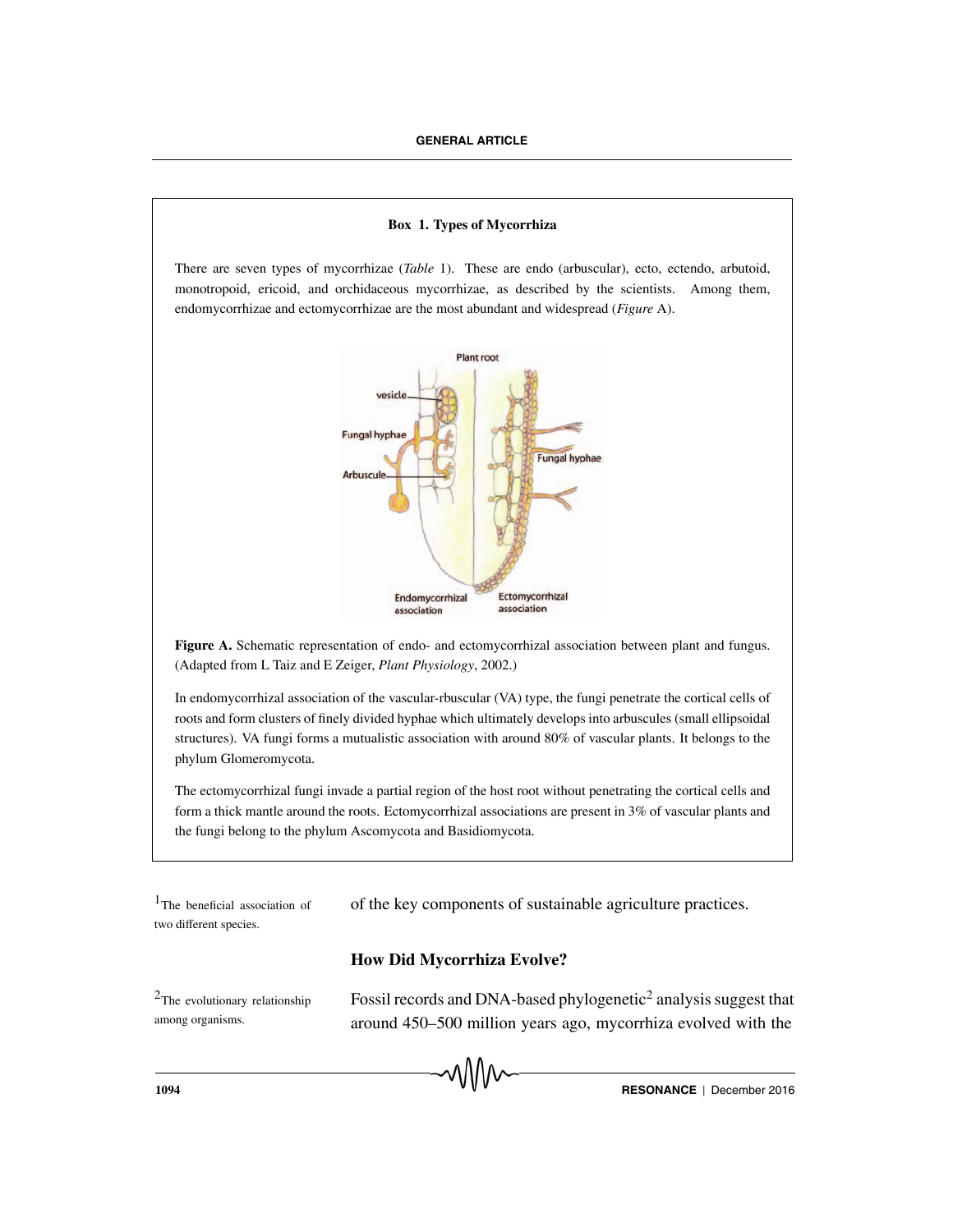| <b>Mycorrhizal</b><br><b>Type</b> | <b>Fungal Taxa</b>                        | <b>Plant Taxa</b>                                              | <b>Intracellular</b><br>Coloniza-<br>tion | Fungal<br><b>Sheath</b> | <b>Vesicle</b>       |
|-----------------------------------|-------------------------------------------|----------------------------------------------------------------|-------------------------------------------|-------------------------|----------------------|
| Arbuscular                        | Glomeromycota                             | <b>Bryophyta</b><br>Pteridophyta<br>Gymnosperms<br>Angiosperms | Present                                   | Absent                  | Present<br>or Absent |
| Ecto                              | Basidiomycota<br>Ascomycota<br>Zygomycota | Gymnosperms<br>Angiosperms                                     | Absent                                    | Present                 | Absent               |
| Ectendo                           | Basidiomycota<br>Ascomycota               | Gymnosperms<br>Angiosperms                                     | Present                                   | Present<br>or Absent    | Absent               |
| Arbutoid                          | Basidiomycota                             | Ericales                                                       | Present                                   | Present<br>or Absent    | Absent               |
| Monotro-<br>poid                  | Basidiomycota                             | Monotropoideae                                                 | Present                                   | Present                 | Absent               |
| Ericoid                           | Ascomycota                                | Ericales<br>Gymnosperms                                        | Present                                   | Absent                  | Absent               |
| Orchi-<br>daceous                 | Basidiomycota                             | Orchids                                                        | Present                                   | Absent                  | Absent               |

first land plants as an endomycorrhizal association. Subsequently, about 200–150 million years ago, with increasing organic content of the soil, ectomycorrhiza evolved. Mycorrhizal associations appears to be a co-evolutionary3 process (*Figure* 1). Early events of mycorrhizal symbiosis may have involved reciprocal genetic exchanges among ancestral plants and free-living fungi. In endo- $3$ Simultaneous evolution of and ectophytic association, both the partners may have evolved in parallel in response to environmental changes, and gradually became interdependent for sharing limited resources. Thus, most of the present-day plants have a mutualistic symbiosis with mycorrhizal fungi.

**Table 1.** Major categories of mycorrhizae and their attributes.

two closely associated species.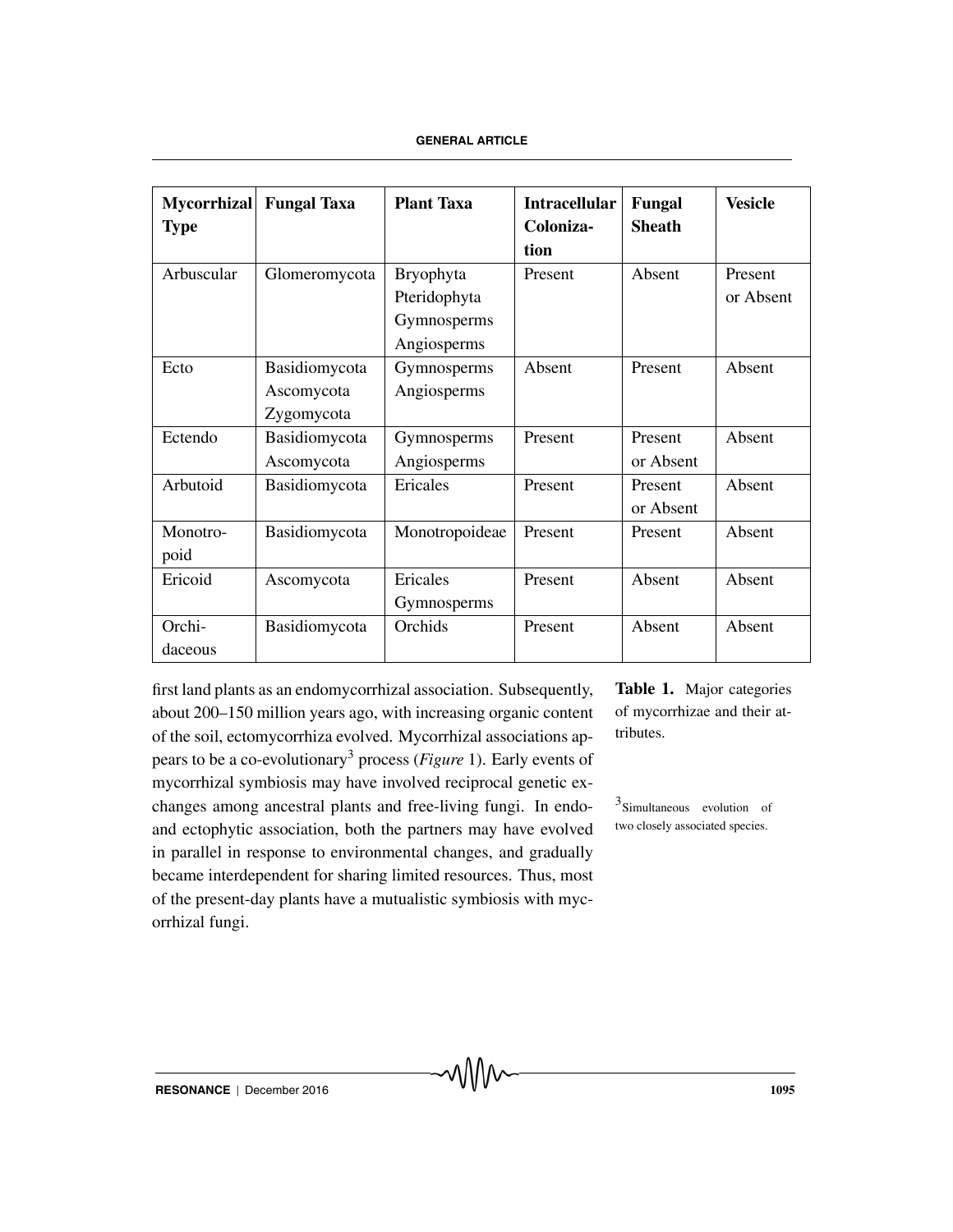**Figure 1.** The evolution of mycorrhiza through different geological time periods. In endo- and ectomycorrhizal associations, both the partners parallelly evolved in response to environmental changes and gradually became interdependent on each other. Thus, most of the present-day plants have a mutualistic symbiosis with mycorrhizal fungi.



# **Molecular Mechanisms Behind Mycorrhizal Symbiosis**

AM fungi are obligate biotrophs, solely dependent on the host plants for their survival. The symbiotic mechanism comprise many steps (*Figure* 2). The first step is the search for the host Most of the present-day root which is an important step in fungal-root-colonization process. The second step is penetration of fungi into the host root for colonization and final establishment of mycorrhizal symbiosis. These steps are described in detail as follows.

plants have a mutualistic symbiosis with micorrhizal fungi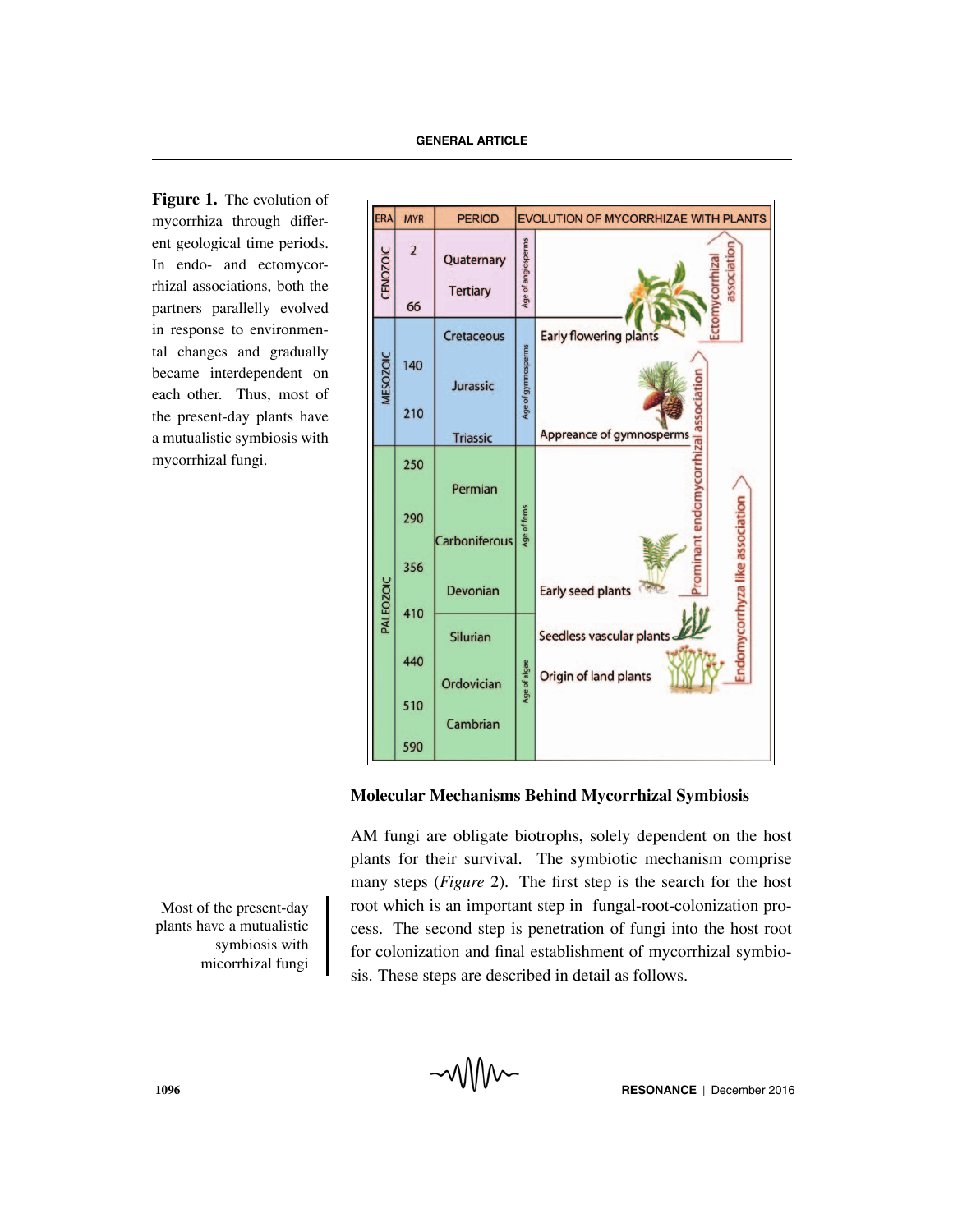

**Figure 2.** Diagrammatic representation of developmental stages of arbuscular development. **Stage 1:** formation of PPA; **Stage 2:** entry of fungal hyphae; **Stage 3:** formation of bird's foot; **Stage 4:** formation of mature arbuscule; **Stage 5:** collapse of arbuscule.

(Adapted from C Gutjahr and M Parniske, *Annual Review of Cell and Developmental Biology*, Vol.29, pp.593–617, 2013.)

# *Initial Recognition of Host Plant Roots by Fungi*

Some bioactive<sup>4</sup> molecules like strigolactones secreted by the roots help fungi identify their host plants. Strigolactones also stimulate AM fungal growth and its branching. The fungi recipro4These are chemicals released from some specialized cells or tissues to induce functions in nearby cells or tissues of the same or different organism.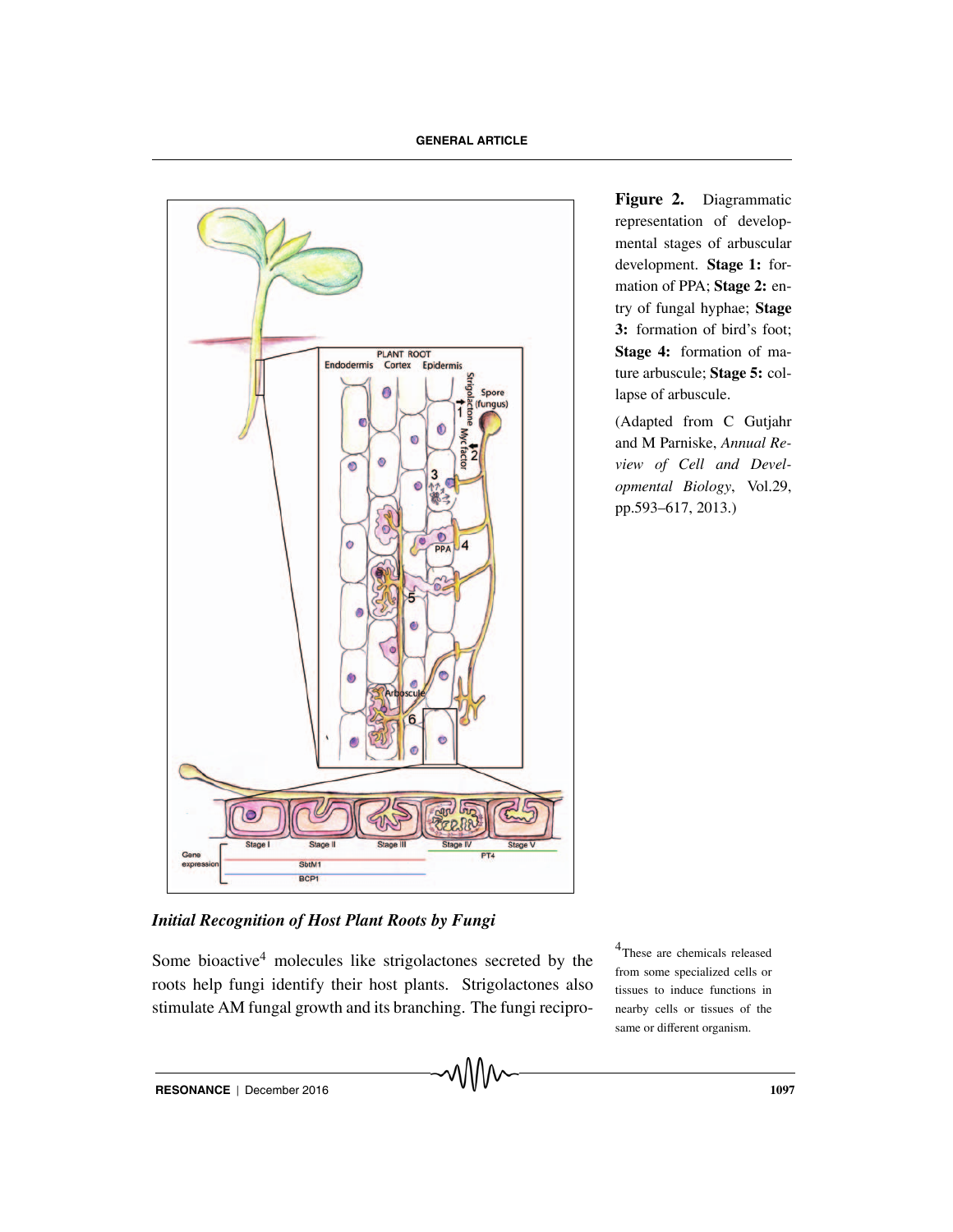cate to this signal by secreting a set of hypothetical factors known as mycorrhizal factors (Myc). These factors also play a major role in communication between AM fungi and nitrogen-fixing bacteria. The AM interactions are established further with the induction of seven genes (*SYM* genes) (*Figure* 3). When the host Myc Factor Receptor(s) (MFR) perceive Myc signals, cytosolic calcium secretion is induced in root cells. A second membrane protein (SYMPK) is activated, which codes for a receptor-like kinase with the potential to recognise AM fungal signals directly or indirectly. SYMPK transduce these signals from the cytoplasm to the nucleus by phosphorylating an unknown substrate through its kinase domain.

The localization of all downstream elements present in the cyto- $5$ Transmission of chemical sig-<br>plasm, activates rapid signal transduction<sup>5</sup> into the nucleus. Thus, a repeated oscillation of  $Ca^{2+}$  concentration occurs in the nucleus and cytoplasm, through the alternate activity of  $Ca^{2+}$  channels and transporters. These calcium oscillations are decoded by a calmodulin-dependent protein kinase (CCaMK). CCaMK phosphorylates the product of one of the *SYM* genes (CYCLOPS).



**Figure 3.** Pictorial representation of different gene(s) and signal protein(s) interaction and molecular mechanism of host recognition by AM fungi.

nals from one cell to another.

(Adapted from M Parniske, *Nature Reviews Microbiology*, Vol.6, pp.763–775, 2008.)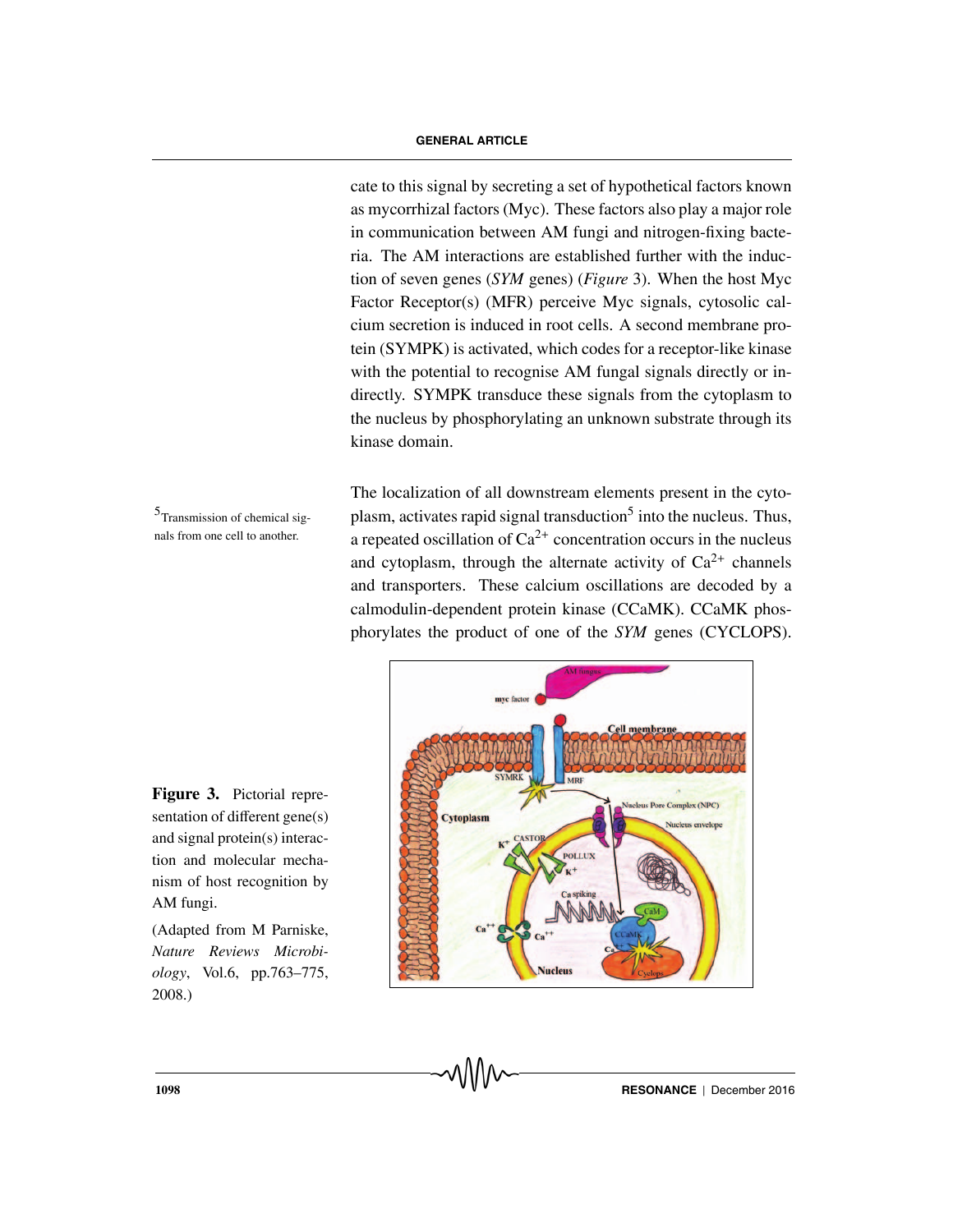This eventually leads to the regulation of other genes and finally root colonization.

# *Penetration and Establishment of Mycorrhizae*

After chemical acquaintance, the fungal hyphae $^6$  and the host root  $^6$ Hyphae are long thread-like interacts with each other, and the hyphae gradually start its propagation into the host root by forming the 'hyphopodium'<sup>7</sup>. Many genes get activated subsequently, owing to hyphopodium formation. This is the primary step of colonization. Then a pre-penetra-  $7$ These are special type of hytion apparatus (PPA), which is indispensable for fungal penetration is developed. This structure allows the fungi to grow inside the plant without breaking the integrity of the cells.

The final step of this symbiotic process is the formation of arbuscules<sup>8</sup>. These arbuscules accommodate the fungi into the host cell  $$^{8}$ Small tree-like structures. cytoplasm. The arbuscular cells function as machines for nutrient transport and acquisition. Numerous genes and proteins are involved in the process of nutrient uptake which finally help in the accomplishment of symbiosis.

The molecular mechanism adopted by EM fungi is almost similar but not identical to that of AM fungi. Further research is awaited to unravel the details of the processes underlying EM fungal associations.

# **How the Partners Benefit!**

Plants provide carbon to their fungal partners. The photosynthetic product hexose is transported to the arbuscular part of fungal cytoplasm, and gets converted into glycogen and TAG (triacylglycerol) (*Figure* 4). These are suitable forms of carbohydrates that are easily transported to long distances within the fungal network. In the case of plants, mycorrhiza increases the surface area of roots for improved uptake of water and nutrients. Immobile nutrients are absorbed by the plants through diffusion. In nutrientdepleted, tropical regions with excessive rainfall where essential nutrients are leached from soil surfaces, mycorrhizal fungi can fungal filaments and mycelium is the intertwined mass of hyphae.

phal branch composed of lobed cells with which the fungi attach to the cell wall of the plant partner.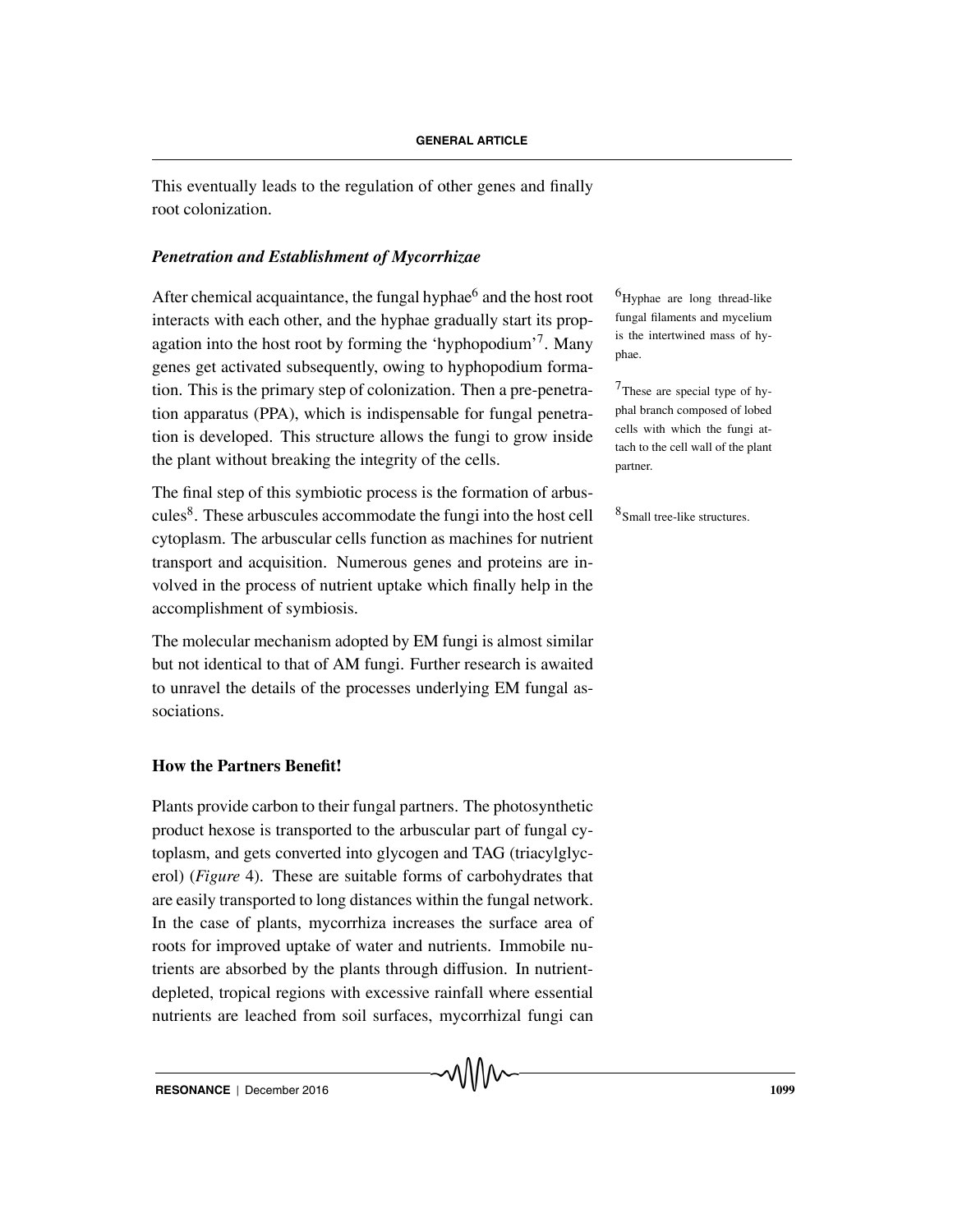**Figure 4.** The process of nutrient transportation across the plant and fungus. Phosphate acquisition takes place through the fungal part and is transported to the plant through the phosphate transporter Pht1. Nitrogen is transported through the nitrogen transporter AMT1 to the plant partner. In return, the plant provides carbon sources to its mycorrhizal fungi partners for their nutrition.

(Adapted from M Parniske, *Nature Reviews Microbiology*, Vol.6, pp.763–775, 2008.)

surface area of plant roots for improved uptake of water and nutrients.

which are present outside the root of the host plant.

which forms a common boundary.



extend their external hyphae beyond the depleted zones. As a result, more volume of soil becomes accessible to plant roots. Therefore, plants with mycorrhizal associations are more efficient in the absorption of nutrients like nitrogen, phosphorus, potassium, and calcium.

Phosphorus is an extremely immobile element present in the soil. The major role of vascular-arbuscular (VA) fungi is to supply Mycorrhiza increases the phosphorus to plant roots via phosphate transporters present in the hyphal membrane. The networks of filamentous, extraradical<sup>9</sup> hyphae of AM fungi help in the uptake of freely available phosphates. Extension of fungal hyphae generally begins beyond the host root so that greater soil volume can be used for phosphate acquisition. AM fungi can hydrolyze organic phosphates present in the soil and provide soluble phosphates to their host plant. Phos- $9$ The mycorrhizal hyphae phate transporter of the Pht1 family of fungi helps in the uptake of inorganic phosphate into the cytosol. Then the phosphate gets transferred to the fungal vacuole where polymerization occurs to form polyphosphate chains (poly-P). The poly-P is transferred to the intraradical hyphae, where hydrolyzation takes place by lib-<sup>10</sup>The space outside a plant cell erating free phosphate for transfer to the interfacial apoplast<sup>10</sup> of the AM fungi. Fungi provide phosphorus as poly-P pool to the plants. In soil with low phosphate content, mycorrhizae also help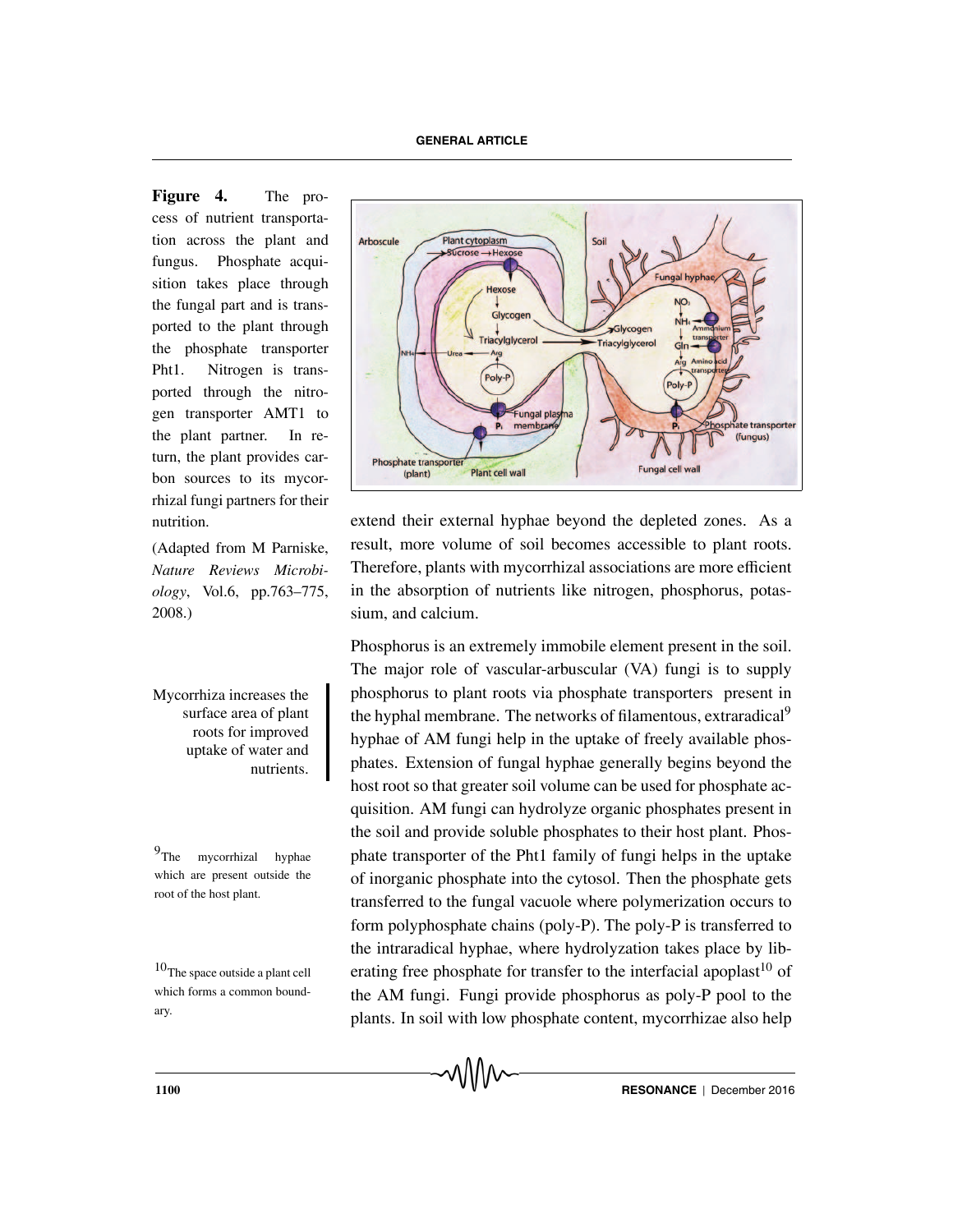plants absorb copper and zinc by similar mechanisms. The networks of

Nitrogen uptake is also very important for plant growth. Nitrogen is available in the soil as ammonium and nitrate. Ammonium, nitrate, and amino acids are absorbed by the extraradical mycelium of fungi. Nitrogen is generally taken up in the form of ammonium through a protein transporter named AMT1 (fungal origin). Among amino acids, arginine is typically involved in the translocation of nitrogen. Within the extraradical mycelium, ammonium combines with glutamate to form glutamine due to the activity of glutamine synthetase. After glutamine synthesis, arginine synthesis takes place with help of the enzyme arginosuccinate synthetase. Arginine is the final product utilized by plants.

There are several ways by which AM fungi help plants to absorb water from the soil. AM fungal hyphae grow into the soil matrix, and create a skeletal structure to hold primary soil particles together by physical enlargement. Soil structure and its porosity are important factors for water retention, especially during the dry season. AM fungi can also change the hormonal flow of information from plant roots to shoots, and affect stomatal responses when soil water potential is lowered. It has been reported that mycorrhizal associations help plants increase nutrient uptake during water-stressed conditions by increasing hydraulic conductivity in roots.

The rhizosphere is the site where microorganisms interact with both plant roots and soil constituents. The higher carbon demand of AM fungi competitively inhibits the growth of plant pathogens. Furthermore, the mycorrhizal fungal partner can also improve the nutrient status of the host plant by compensating the loss of root biomass due to pathogen attack by increasing its tolerance. With AM formation, production of plant defense chemicals like phenolic substances, phytoalexins, and chitinases are increased. Symbiotic processes are not affected by these chemicals but systemic plant defense mechanisms are turned on which in turn defend Mycorrhizal associations host plants from other harmful pathogens. Competitive inhibition of pathogens by endo- and ectomycorrhizal fungi is demonstrated to protect host plants from diseases like root rot, collar

mycorrhizal hyphae help plants absorb freely available phoshpates.

also protect plants against heavy metal toxcity.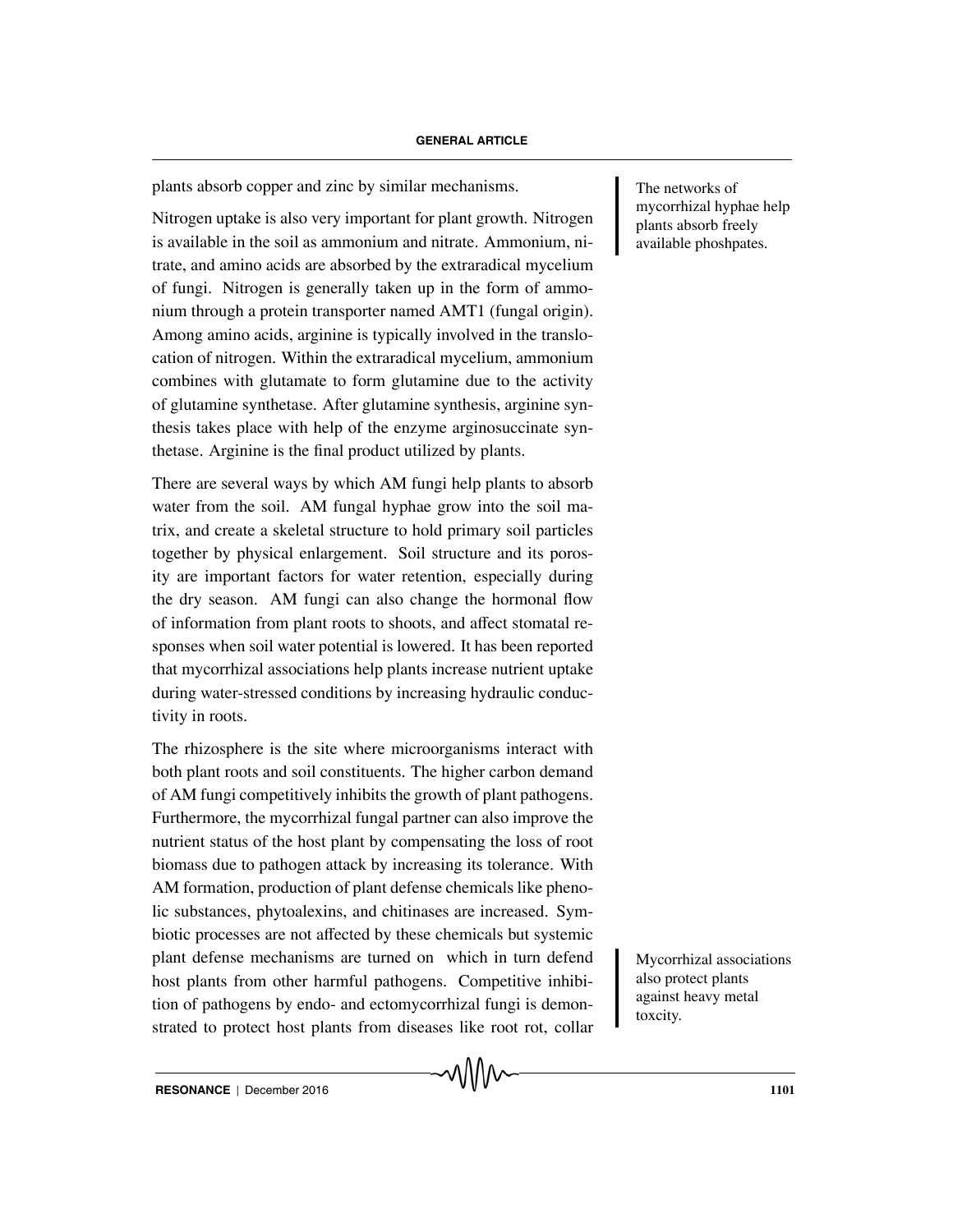disease, etc.

Mycorrhizal associations also protect plants against heavy metal toxicity. Ectomycorrhizal fungi protect trees from high concentration of toxic heavy metals like copper, zinc, iron, manganese, cadmium, nickel, etc., by accumulating and immobilizing them in the mycorrhizal mantle. The plants associated with mycorrhizal fungi also benefit from fungal detoxification systems. The detoxification mechanisms include extracellular heavy metal chelation by root exudates (eg., glycoprotein glomalin), binding of heavy metals to rhizodermal cell walls, and avoidance of heavy metal uptake. The large surface area of fungal hyphae is an important sink point for heavy metals. Fungal vesicles are also sites for storage of toxic compounds. Thus, mycorrhizal fungi help in im-<sup>11</sup>The efficient use of plants for proving soil health by phytoremediation<sup>11</sup>.

### **Threats to Mycorrhizal Associations!**

Mycorrhizae are major components of soil ecosystems and thus are essential for the survival of plant species. They also act as indicators of plant health and soil toxicity. Agricultural practices largely impact the activity of mycorrhiza. Soil tillage breaks up AM hyphal networks leading to a significant reduction in colonization of roots and phosphorus absorption from the soil. Crop breeding<sup>12</sup> may expedite the loss of AM fungal diversity if the selected hybrid plant genotype is unable to associate with the previous fungal partner. Indiscriminate use of fertilizers and pesticides can inhibit the formation and growth of both endo- and ectomycorrhiza.

Land and air pollution, mining, deforestation, etc., are some of the non-agricultural activities that have severe impacts on mycorrhizal survivability. The most common industrial air pollutants  $(SO<sub>2</sub>, NO<sub>2</sub>, O<sub>3</sub>, etc.)$  emitted into the atmosphere cause severe loss of viability of mycorrhizal propagules resulting in a significant reduction of mycorrhizal colonization in roots.  $O_3$  pose an indirect threat to mycorrhizal activity by degrading the photosynthetic pigments which lead to lower photosynthesis rate and

removal, degradation or detoxification of chemicals present in the soil surface or ground water.

 $^{12}$  The classical genetic approach to improve crop plants in terms of quality or quantity.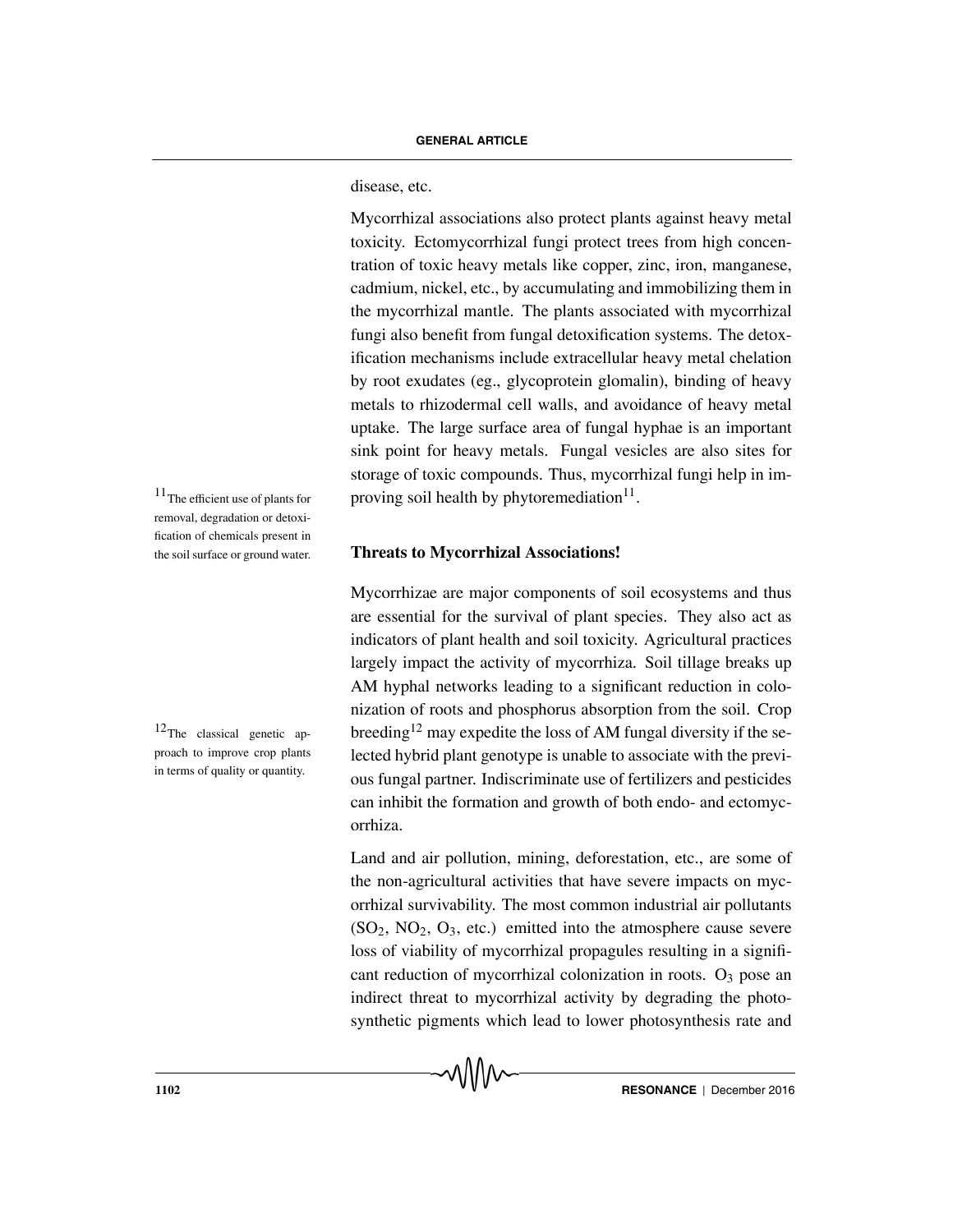hence lower the carbon sources channeled to the fungal partner. Decomposition of excessive ammonia present in the atmosphere cause physiological alterations such as cellular acidosis in plants and mycorrhizal species. Terrestrial pollutants such as polyaromatic hydrocarbons also have an adverse impact on mycorrhizal species.

# **Conclusion**

Mycorrhizal symbiosis is one of the crucial factors that determine plant and soil health. In addition, mycorrhiza enhances mineral uptake ability and tolerance to drought stress. It also induces resistance against soil pathogens, and reduces sensitivity to toxic substances in their host plants. But present day practices of agriculture may lead to the destruction of these beneficial associations. Anthropogenic activities like slash and burn cultivation, mining, waste disposal, and clear-cutting of forests are also detrimental to mycorrhizae. The fundamental importance of mycorrhizal associations is evident in restoration and revegetation of unfertilized/fallow lands. However, use of mycorrhizal biotechnology (engineered establishment of mycorrhizal associations) in land reclamation and revegetation is not well-practiced in many parts of the world. It is crucial to recognize and understand the molecular and ecological roles of mycorrhiza for agriculture, horticulture, forestry, and soil remediation. Thus, development of Indiscriminate use of mycorrhizal biotechnologies may be a better, nature-friendly alternative for agricultural practices like addition of inorganic fertilizers, and can go a long way in maintaining a sustainable environment for our future generations.

fertilizers and pesticides can inhibit the growth of mycorrhiza.

### **Acknowledgement**

Authors acknowledge the contribution of Poulomi Saha, final year BTech student of Haldia Institute of Technology for making the initial diagrams.